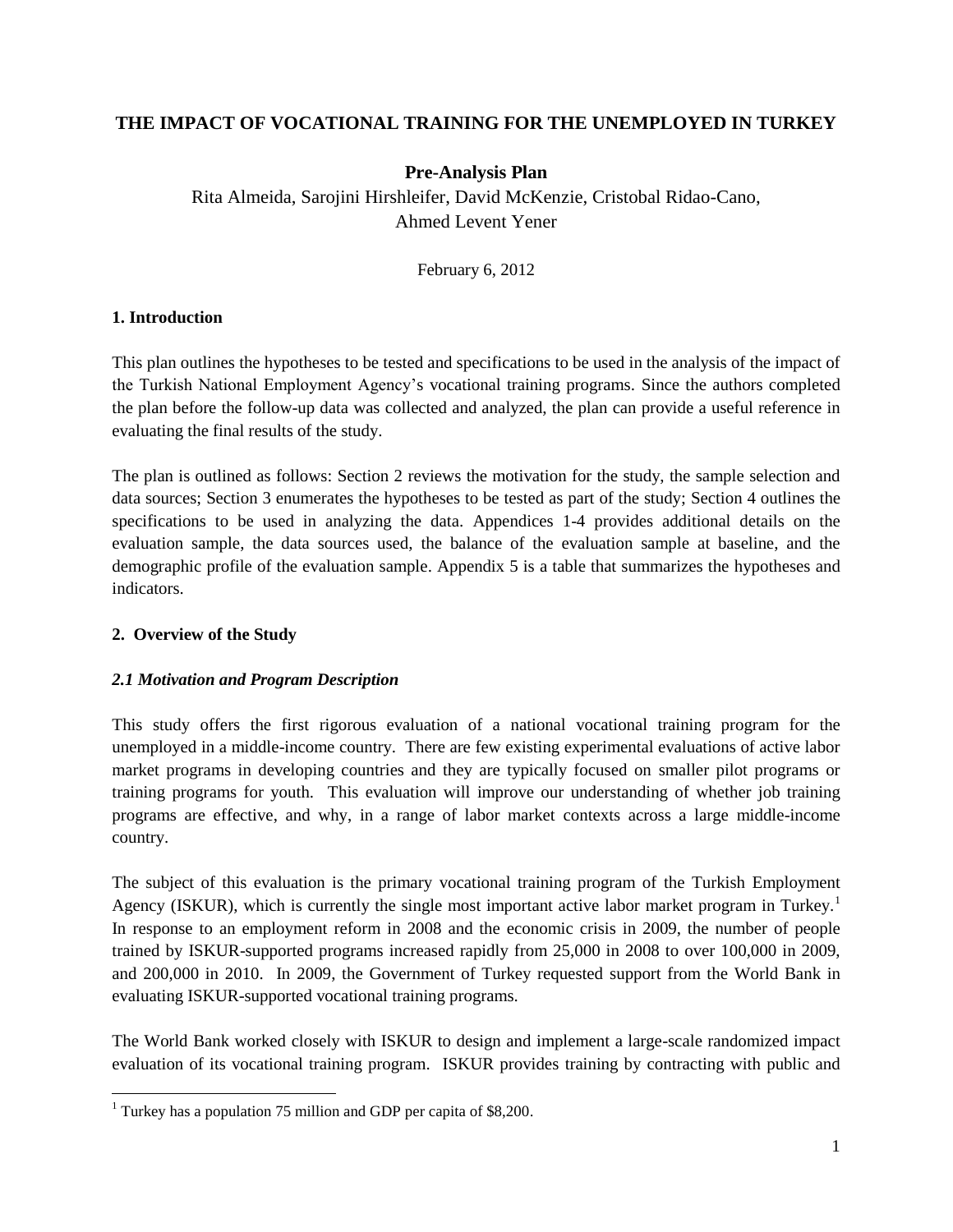private providers to offer training courses in a range of occupations. Unemployed individuals can apply to any training courses for which they met the basic requirements. The courses are free and trainees receive a small daily stipend intended to cover transportation and lunch while attending a course. Individuals are only allowed to take one ISKUR-supported course in a five year period. Since ISKURsupported training courses are frequently over-subscribed, the evaluation design relied on randomly selecting some applicants to receive training and comparing their employment outcomes with those who were not selected to receive training. The trainings that were included in the evaluation began between October and December 2010 and were completed by April 2011.

#### *2.2 Sample Selection*

The evaluation sample consists of 5,700 individuals, with approximately equal numbers selected into taking vocational training (treatment group) and selected out of training (control group). The 130 courses included in the evaluation took place in 23 provinces representing a range of labor market conditions from across Turkey.

#### *2.2.1 Province Selection*

The primary considerations in selecting provinces were: i) ensuring that the province would have oversubscribed courses, and ii) that the evaluation captured the effect of training under a range of labor market characteristics. The provinces in the evaluation sample were chosen from the 39 provinces which had at least two significantly oversubscribed training courses in 2009.<sup>2</sup> In 2010, the unemployment rate in Turkey was 11.9 percent, with significant regional variation. Approximately half of the provinces with oversubscribed courses had unemployment rates that were above 10 percent. Thus, provinces were first stratified by whether they had an unemployment rate above 10 percent; then 10 provinces were then randomly selected from each strata with probability proportionate to total size of ISKUR vocational training programs in that province. Three additional provinces (Antalya, Gaziantep, and Diyarbakir) were included in the sample at the request of ISKUR because of their importance in representing varying labor market conditions across Turkey.

#### *2.2.2 Course Selection*

 $\overline{\phantom{a}}$ 

The evaluation team worked closely with the regional ISKUR offices to determine the final set of courses to be included in the evaluation.<sup>3</sup> The vocations that were taught in the courses selected for the evaluation reflected a range of the most popular vocations taught in ISKUR-supported courses (See Appendix 1). The course capacities ranged from 12 to 100 trainees; however, most of the courses in our sample had between 20 and 25 trainees. Several criteria dictated the final selection of courses, the most important of which were:

<sup>&</sup>lt;sup>2</sup> Oversubscription in the training courses was defined as having at least twice the number of applicants as available spaces. In a significant number of provinces, the demand for and provision of ISKUR vocational training is quite low, largely as the result of the local economic context.

<sup>&</sup>lt;sup>3</sup> ISKUR provides a range of training programs, but the majority of its trainees are trained through the general vocational training program, thus the courses in that program were the focus of evaluation.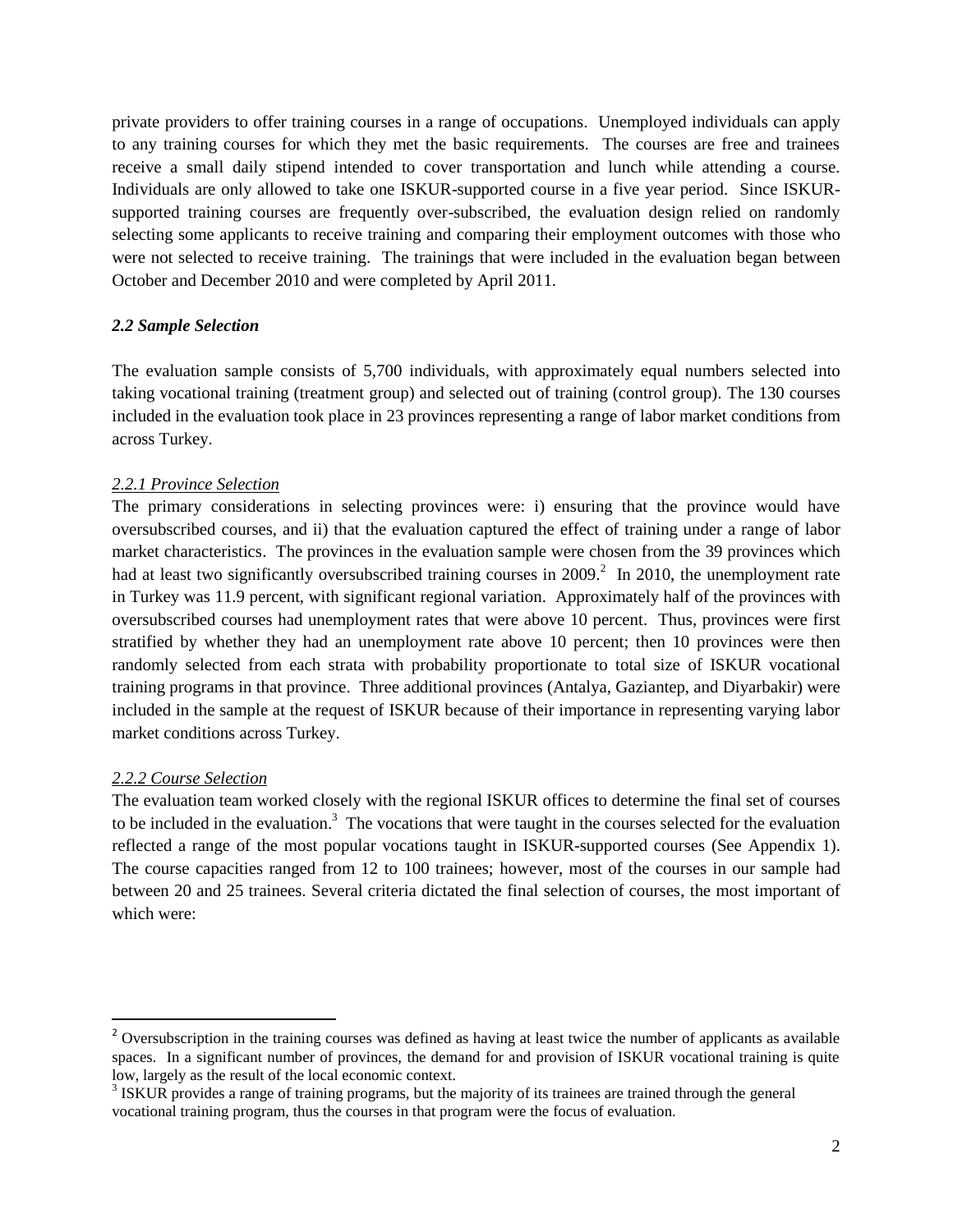- **Oversubscription:** The evaluation only included training courses which were likely to be sufficiently oversubscribed in order to allow for the random selection into treatment and control among individuals in the evaluation sample.
- **Course providers:** The evaluation prioritizes diversity in the training providers for the same vocation. This will enable the analysis of the effectiveness of the trainings for providers of the same courses with different qualities. A combination of public and private service providers is also explicitly targeted.<sup>4</sup>
- **Timing of the courses:** Evaluation sample covers courses that started between October and December 2010 and finished by April 2011. The timing of the start of the evaluation was determined by the fact that it tends to be a time of year when people in Turkey are more likely to seek training through ISKUR.

### *2.2.3 Assignment of Treatment*

Potential trainees applied to courses that they were interested in and were interviewed by training providers according to standard procedures. At no time were trainees or prospective trainees informed of the evaluation. For the purposes of the impact evaluation, training providers selected twice as many applicants for training than usual and submitted the list to ISKUR's Management Information System (MIS). The MIS then randomly selected participants into treatment (after stratifying on age and gender) using code written by the evaluation team and returned the list of trainees to course providers. There was little difficulty in convincing training providers to participate in the evaluation, since most courses in the evaluation sample were heavily oversubscribed, and the interview process for selecting potential trainees was as a rule not especially intensive.<sup>5</sup>

### *2.3 Key data sources*

The primary sources of data are a baseline survey conducted immediately before trainings began and a follow-up survey that will be collected approximately nine months after the end of trainings. Additional sources of data (including: a brief survey of course providers, ISKUR's Management Information System (MIS), and the Turkish Labor Force Survey) are outlined in Appendix 4.

### *2.3.1 Baseline survey*

l

There is typically a short period of time (around five days on average) between the time a training providers interviews prospective trainees and the time that a given course begins. In order to allow time to conduct the baseline survey before trainees were informed of whether they had been accepted into the program, training providers were asked extend this period to approximately 10 to 15 days.<sup>6</sup> Thus, the baseline data collection took place on a rolling basis (as courses began) between September and December 2010.

<sup>&</sup>lt;sup>4</sup> Inevitably, the timing of the evaluation affected the types of the training providers that are part of our sample. For example, in some provinces, the courses provided by MoNE open only in summer.

<sup>&</sup>lt;sup>5</sup> In Istanbul trainings were advertised somewhat more widely than usual in order to ensure over-subscription. A note on the baseline report describes in more detail the randomization procedure.

 $6$  Further extending this period had the potential to significantly lower take-up rates of the treatment group, in part because they may have simultaneously applied to multiple trainings.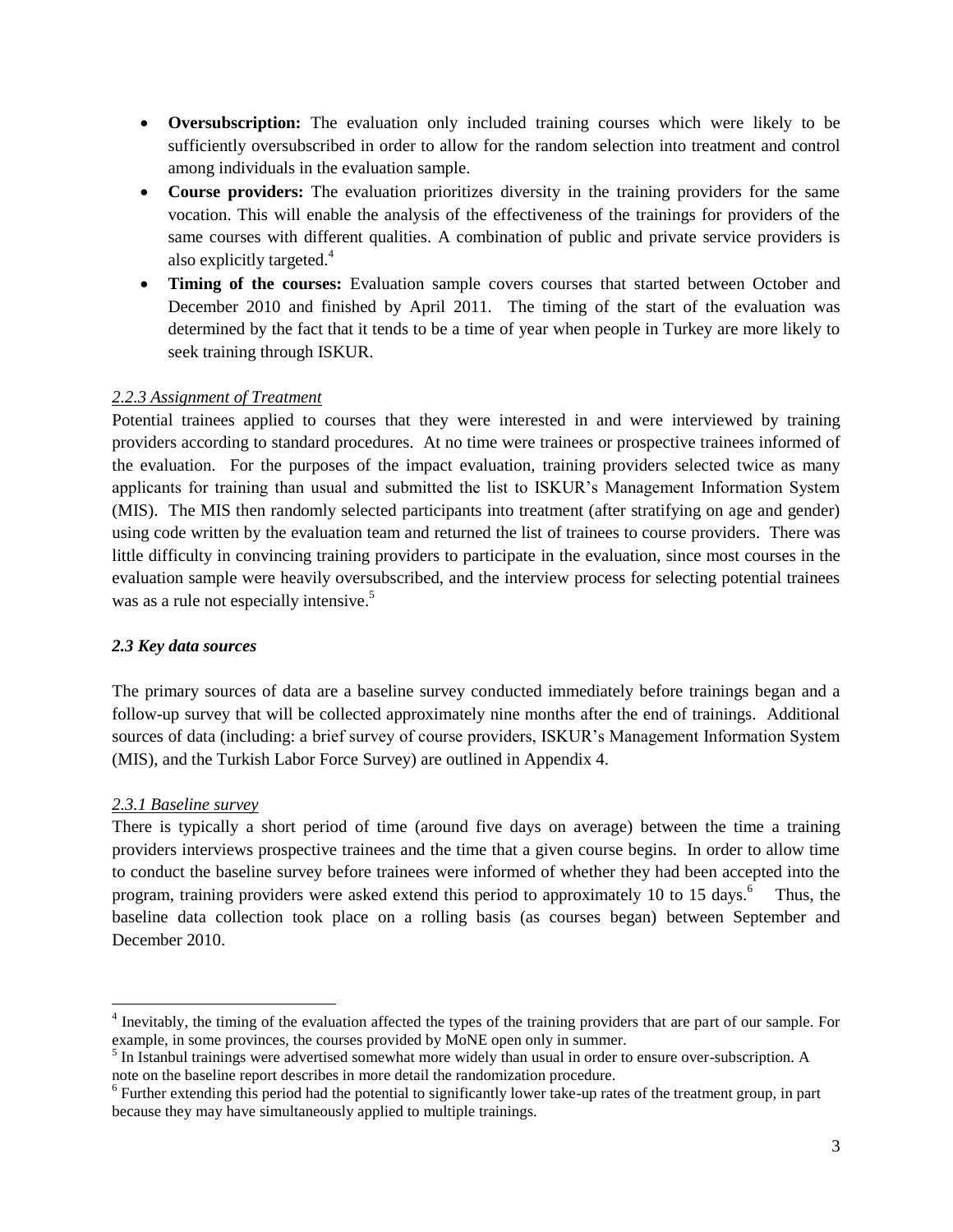Of the 5,700 individuals in our evaluation sample, 5,318 individuals responded to our baseline survey for a 6.7% refusal rate. The evidence from the baseline data indicates that there are few statistically significant differences across treatment and control on a range of co-variates (See Annex 3).

### *2.3.2 Follow-up survey*

The follow-up survey will be conducted in January-March 2012.

# **3. Hypotheses**

We have collected a relatively rich dataset, which will be used to test a number of hypotheses with regards to the impact of training and the determinants of whether training has an impact. We also assess evidence of market failures that may prohibit the take-up of training in the absence of publicly funding. The hypotheses are presented in groups, which are summarized in Table 1.

### **Table 1: Hypothesis Groups**

| $\overline{\mathbf{A}}$ . | Impact on Outcomes: ISKUR training may have positive average impacts on employment and non-             |  |  |  |
|---------------------------|---------------------------------------------------------------------------------------------------------|--|--|--|
|                           | employment outcomes for trainees and their households. We group these outcomes into four                |  |  |  |
|                           | domains: employment, individual well-being, household well-being, and empowerment and attitudes.        |  |  |  |
| <b>B.</b>                 | Causal Chain of Process and Mechanisms: The training will have more effect if individuals attend        |  |  |  |
|                           | and complete it, if the training is longer and higher quality, if it teaches them useful skills and job |  |  |  |
|                           | seeking tips, and if labor demand is strong.                                                            |  |  |  |
| $\mathbf{C}$ .            | <b>Heterogeneity of Impacts:</b> The individual characteristics of trainees will determine their labor  |  |  |  |
|                           | market outcomes and may determine whether they differentially benefit from training; training           |  |  |  |
|                           | impact may also differ with type of course and type of provider.                                        |  |  |  |
| D.                        | Market Failures: In the absence of receiving free vocational training from ISKUR, market failures       |  |  |  |
|                           | prevent individuals from paying for training—even if training has high returns.                         |  |  |  |

*Hypothesis Group A:* **IMPACT ON OUTCOMES** *ISKUR training may have positive average impacts on employment and non-employment outcomes for trainees and their households. The likely transmission mechanism for non-employment outcomes is increased employment.*

We group our outcome measures into four domains:

**Hypothesis A.1:** ISKUR vocational training is likely to have a positive average impact on **employment outcomes –** both in terms of the likelihood of work, and also in terms of the formality and quality of the work obtained and expectations about future likelihood of work.

*The following individual indicators will form the family of outcomes in this domain:* Outcomes obtained from follow-up survey for the individual who applied for training:

- Individual has worked at all for pay in the last 4 weeks (follow-up D.21, baseline C62)
- Individual currently works for 20 hours a week or more (follow-up D.23, baseline C66)
- Hours worked per week in last month employed (follow-up D32, baseline C77)
	- o This will be coded as zero for individuals who are not currently working
	- $\circ$  This will be top-coded at 100 hours per week (99<sup>th</sup> percentile of baseline response) to reduce influence of outliers
- Total monthly income from work in the last month (follow-up D.31, baseline C78)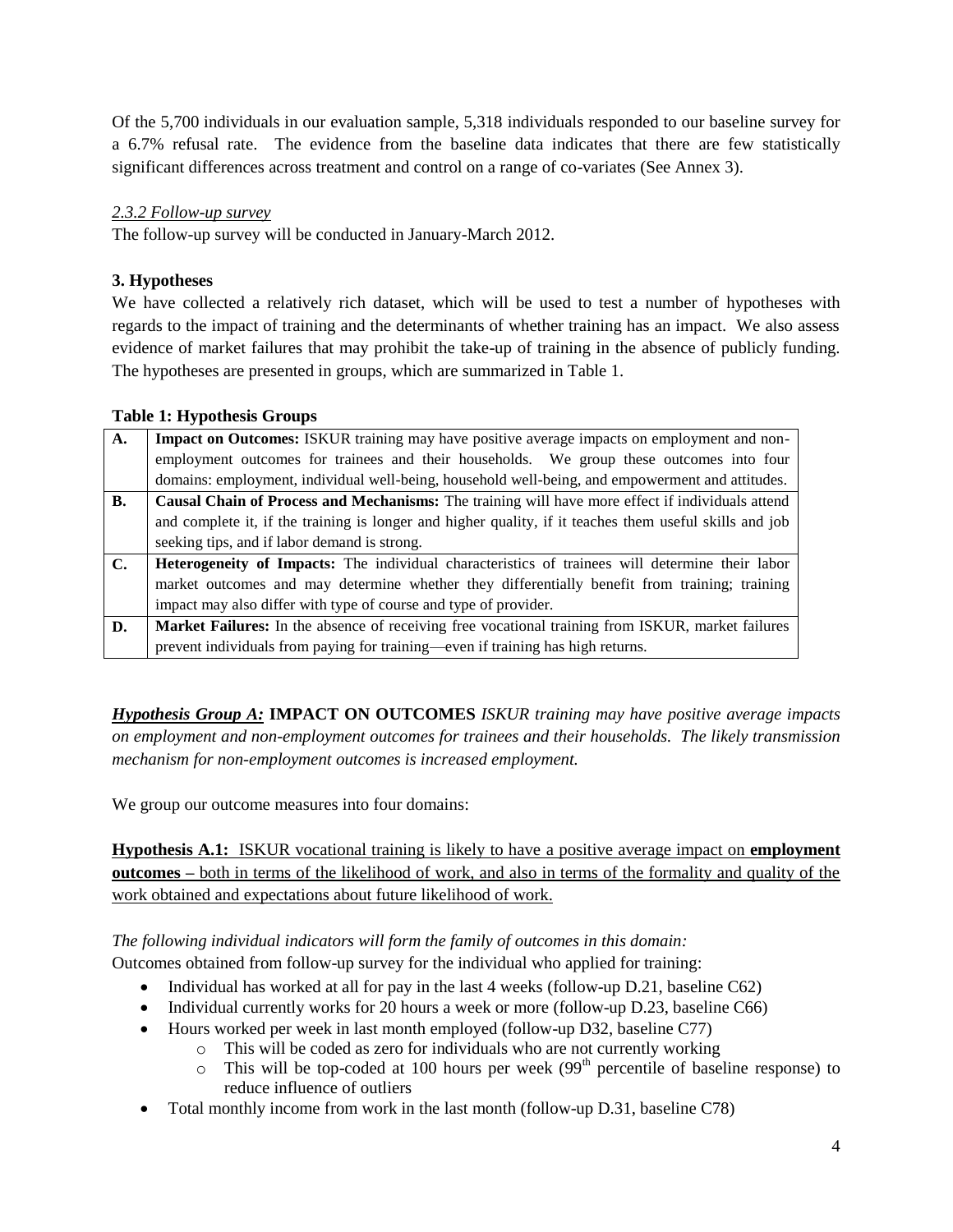- o This will be coded as zero for individuals who are not currently working
- $\circ$  This will be top-coded at the 99<sup>th</sup> percentile of the control group earnings distribution conditional on working to reduce influence of outliers
- The inverse hyperbolic sine transformation of total monthly income from work in the last month  $log(y+(y^2+1)^{1/2})$  – which is similar to the log transformation, but can deal with zero income. (transform of follow-up D.31, transform of baseline C78)
	- o This will be coded as zero for individuals who are not currently working
- Individual is employed in a job covered by social security (follow-up D28, baseline C75).
- Occupational status of workers. This will be coded based on the occupation in D22 and the international measures of occupational status of Ganzeboom and Treiman  $(1996)^7$ . This is a continuous measure ranging from 16 (e.g. domestic helpers) to 90 (e.g. judges).
	- o Given the small number of individuals working at baseline, we will not control for baseline occupational status when looking at this outcome.
	- o This will be coded as zero for individuals who are not currently working
- Expected chance of having a job in two years time (follow-up E11, baseline E12)
	- o Responses that lie outside 0 to 100 range will be coded as missing
		- o This question will be dropped if more than 95% of the control group answer 100%.

Outcomes obtained from Social security record data:

- Individual currently is employed in a job which is registered in the social security system
- Income the individual earns from formal work

A standardized employment outcome impact will be obtained by aggregating these different effects as described below in our methods section. In addition, we will also explore whether income, formality of job status, and occupational quality are higher conditional on working. Since this conditions on an endogeneous outcome, these conditional outcomes will not be part of the formal analysis, but will be used for exploratory purposes only.

#### **Hypothesis A.2:** Training may have positive impacts on **individual well-being** for the trainee.

*The following indicators are part of this domain:*

- Mental health, as measured by the MHI-5 index Veit and Ware (1983). This is a five item scale with a maximum score of 25 and minimum score of 5. Higher scores are desirable in that they indicate the experience of psychological well-being and the absence of psychological distress during the past 4 weeks. This is the sum of responses to G3.1-G3.5 after reverse-coding questions G3.1, G3.2 and G3.4.
	- o This was not asked at baseline.
- Subjective well-being today (ladder question J.0 on follow-up)
	- o This was not asked at baseline.
- Expected subjective well-being in 5 years (ladder question J.10 on follow-up)
	- o This was not asked at baseline

 $\overline{\phantom{a}}$ 

 $7$  Ganzeboom, H., and Treiman, D. 1996. Internationally Comparable Measures of Occupational Status for the 1988 International Standard Classification of Occupations. *Social Science Research* 25(1): 201-239.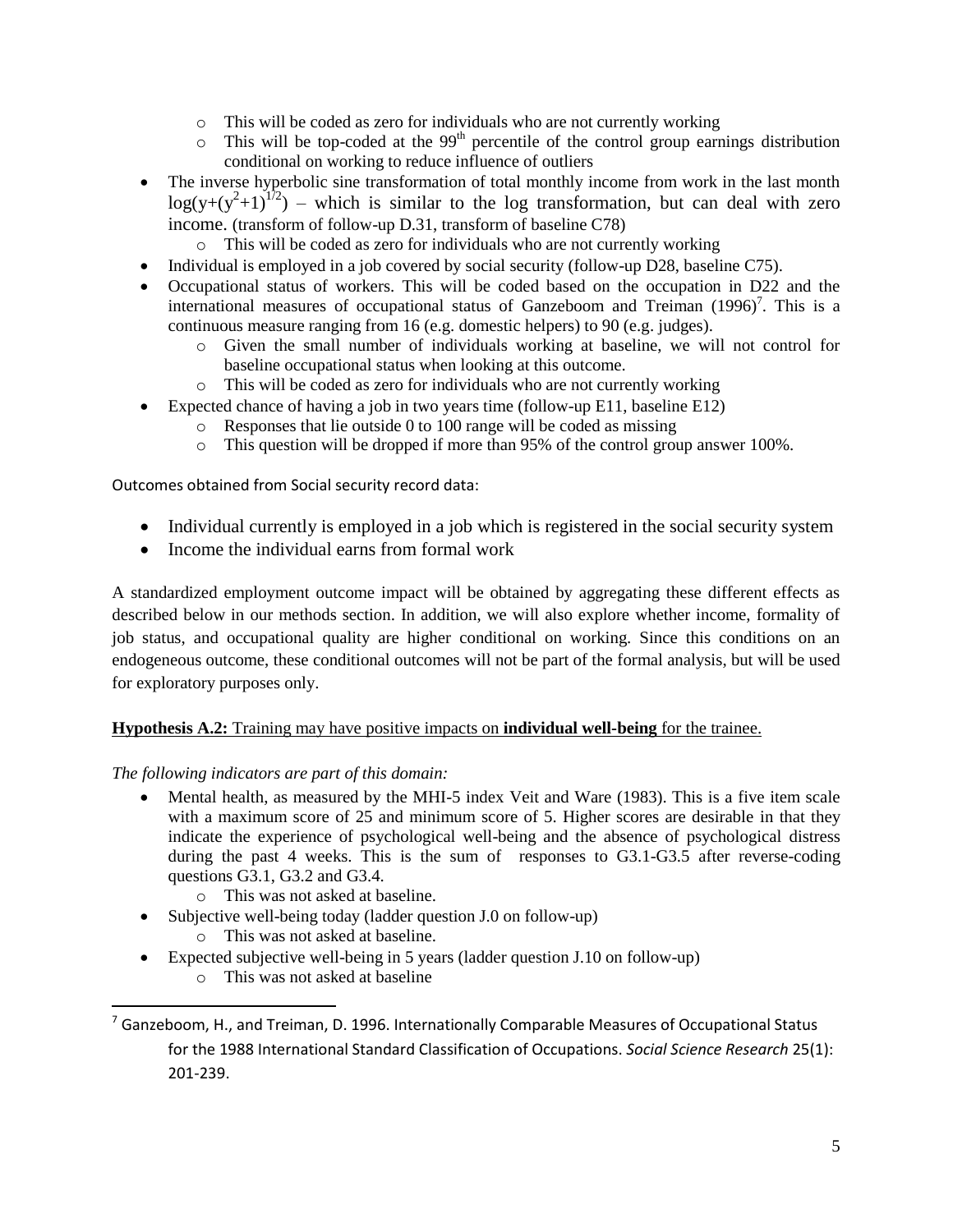### **Hypothesis A.3:** Receiving training may have positive impacts for the trainee's **household well-being**.

Conditional on remaining in the same that they were living in at baseline, improved employment outcomes that are the result of training may lead to small positive impacts for the trainee's household.

### *Indicators:*

- Total household income from all sources in last 12 months (sum of follow-ups J.1-J.12, baseline C177-188)
	- o Coded as zero if household has no income
	- $\circ$  Top-coded at 99<sup>th</sup> percentile of the control group distribution.
- The inverse hyperbolic sine transformation of total monthly household income from all sources in last 12 months.
	- o Coded as zero if household has no income
- Household asset ownership (regardless of whether individual is in same household). This will be formed as an index which is the first principal component of the following indicators, using the principal component weights derived from the baseline data. Assets which had more than 95% ownership or 5% or lower ownership at baseline are not used in this index. (follow-up I1, I2, baseline I1, I2)
	- o Gas or electric oven; microwave oven; dishwasher; DVD/VCD player; Camera; Digiturk/Satelite; Air Conditioner; CD player/ipod; Telephone; Computer; Internet connection; Private car; Taxi/Minibus/Commercial vehicle; Bicycle; 4 or more rooms in their house.

**Hypothesis A.4:** Receiving training may have impacts on **social outcomes** such as whether individuals head their own household, their decision-making power, and their gender attitudes.

### *Indicators in this domain*

- Individual is the head of the household or spouse of the head (follow-up  $C7$ )
	- o Baseline doesn't clearly measure whether they are the spouse of the head, only whether they are the head. We therefore will not include baseline value here.
- Index of number of decisions that individual is the most important decision-maker for (they answer respondent is most important) among following decisions (from module H1 in both baseline and follow-up.).
	- o Clothes for yourself
	- o Whether you work outside the home
	- o How money earned by you is spent
	- o Time you spend socializing outside the house
	- o What education/training pursuits you follow
	- o Selection of a spouse for you
	- o Which profession you will pick for yourself
- Index of pro-gender-equality beliefs (available for baseline and follow-up)
	- o Strongly agrees both husband and wife should contribute to household income (H2.1=4, vs other options)
	- o Strongly disagrees that a university education is more important for a boy than for a girl (H2.2=1, vs other options)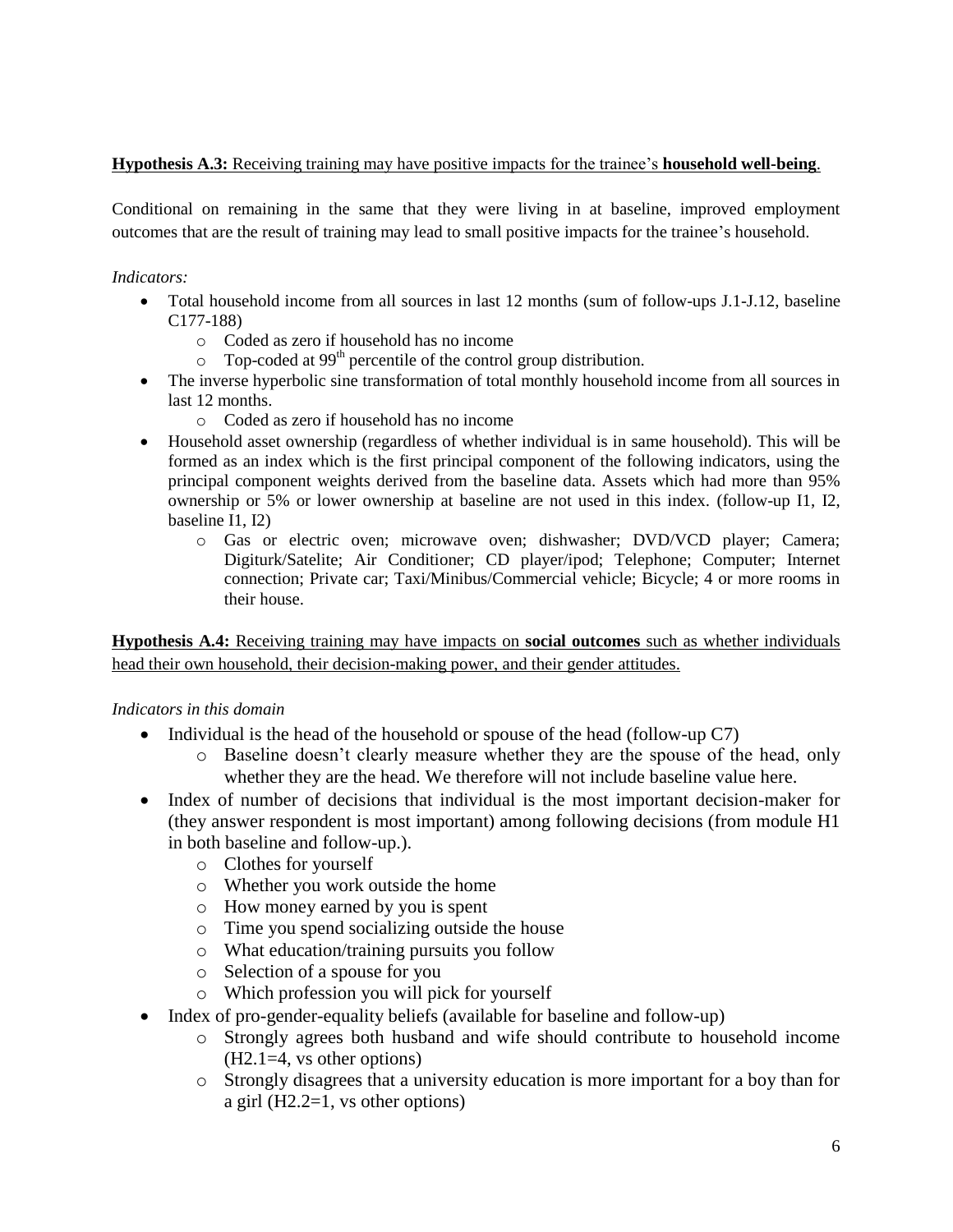- o Strongly disagrees or disagrees that a married women should not work outside the home unless forced to do so by circumstance  $(H2.3=1 \text{ or } H2.3=2 \text{ vs other options})$
- o Strongly disagrees that it is demeaning to a man for his wife to work (H2.4=1, vs other options)
- o Strongly disagrees that women could express their opinions in the family but never in public (H2.5=1, vs other options)
- o Strongly disagrees or disagrees that a wife must always obey her husband (H2.6=1 or H.2.6=2, vs other options).

### **Unpacking the causal chain and understanding for whom the training is most effective**

We then want to understand why the training did or not improve employment outcomes (**process and mechanisms)**, including whether it worked better for certain types of people or courses (**heterogeneity)**, and why, if it worked, did people not undertake it without ISKUR's intervention (**market failures**). Since employment is the main goal of this program, we will focus this analysis on two outcome measures only: overall standardized employment domain outcome, and to the outcome of currently being employed for 20 or more hours per week.

## **Hypothesis set B: Process and Mechanisms**

We envision a 5-step causal chain through which selection into a course can lead to employment outcomes:

Step 1: Individuals show up and attend courses and complete them

Step 2: Courses are taught to a reasonable standard and quality

Step 3: Training changes skills, adds credentials, and potentially job-seeking behavior of trainees

Step 4: There is sufficient labor demand that trained individuals can find jobs to apply for

Step 5: These changes lead to changes in employment outcomes (this is what the outcome measures above look at).

The training may fail to have an impact on employment outcomes if any of these steps does not occur. We investigate these steps as follows.

**Hypothesis B1:** (Step 1) The employment impacts will be less for courses with low attendance or completion rates

We will use the MIS tracking data to estimate the heterogeneity of treatment effects with respect to the following course-level indicators:

- Percentage of individuals assigned to treatment who attended this course
- Percentage of individuals assigned to treatment who completed this course

Since variation is at the course-level, standard errors will be clustered at the course level for this analysis.

**Hypothesis B2:** (Step 2) The employment impacts will be greater for courses which are longer and of higher quality.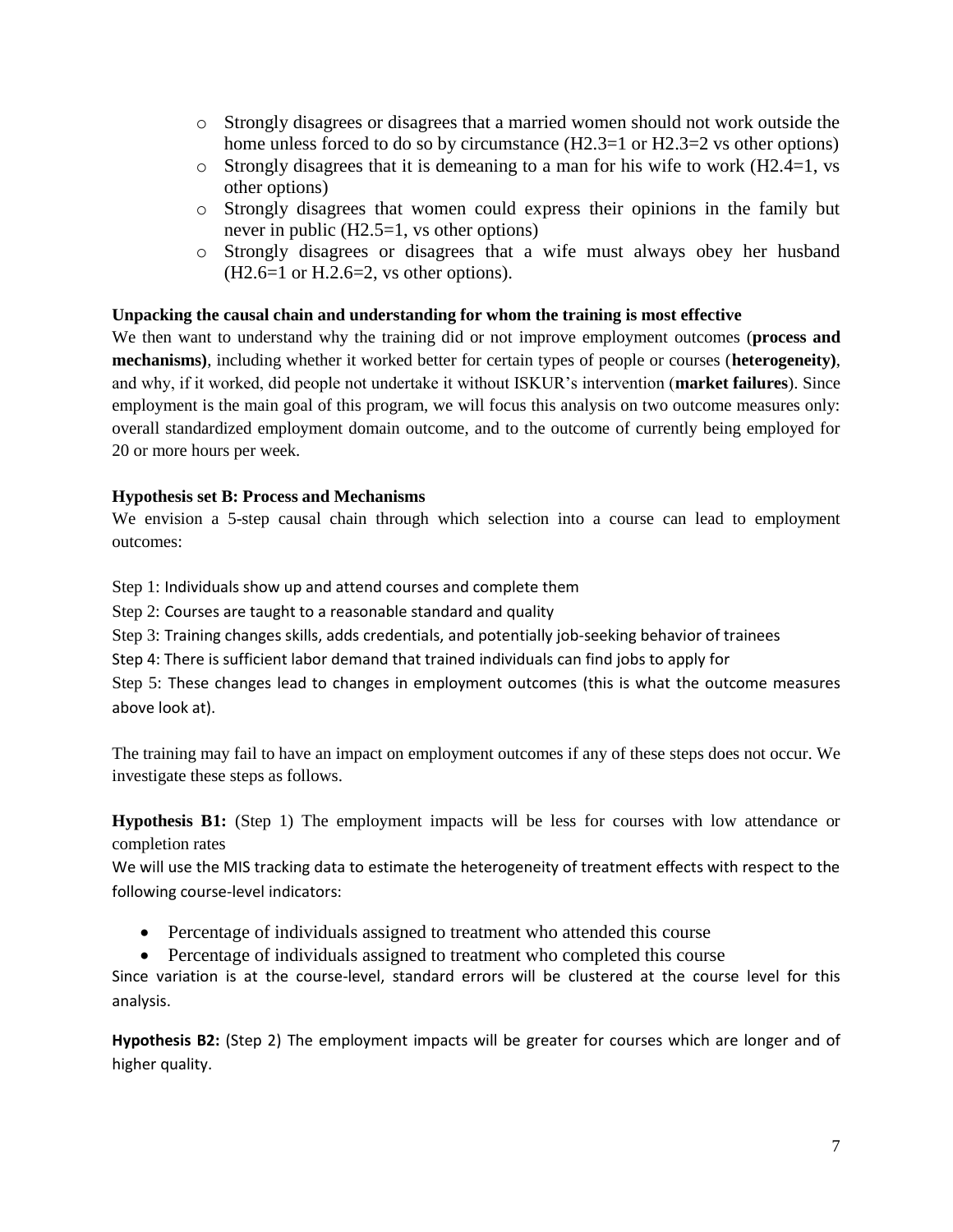To test this we will examine the heterogeneity of treatment effects with respect to the following courselevel indicators:

- Number of hours of the course above median (MIS data and provider survey)
- Whether the course has two or more competitors, which we take as a proxy of higher quality (provider C41)
- Whether the average experience of teachers in the course is greater than 12 months (the median) (provider C61).
- Percentage of teachers for the course which are university graduates (provider C57/(provider C55+C56)). Cap this at  $100\%$ .

We will also take the first principal component of these different indicators as a summary proxy of course quality, and examine heterogeneity with respect to this measure.

**Hypothesis B3:** (Step 3) The training has increased skills, added credentials, and potentially changed jobseeking behavior.

Improving the skills of trainees is likely to be the primary means through which training can improve labor market outcomes—particularly increased wages and duration of employment. Unfortunately skills are difficult to measure directly, since the Turkish Government is still developing standardized vocational certifications. Others means by which training can affect labor market outcomes include: i) signaling previously acquired knowledge or innate characteristics, ii) increased knowledge of job opportunities (including through peer networks), iii) increased optimism leading to more intense job search, iv) increased knowledge about how to present oneself for a job, and other soft skills; and v) potential changes in reservation wages. Most of these mechanisms we will only have self-reported assessments for.

Self-assessed view of what course did: Follow-up B5 and E1 descriptive statistics

- Taught new technical skills
- Certified skills they already had
- Taught new strategies for finding a job
- Helped put in contact with employers
- Gave them confidence to apply for new jobs
- Made them more aware of job opportunities
- Think employers value ISKUR certification
- Think training is useful to learn a job
- Think training is useful because it improves knowledge

We will examine heterogeneity of treatment effects with the percentage of respondents in a course who think:

- Taught new technical skills (new skills mechanism)
- Certified skills they already had (signaling mechanism)
- Taught new strategies for finding a job (job matching improvement)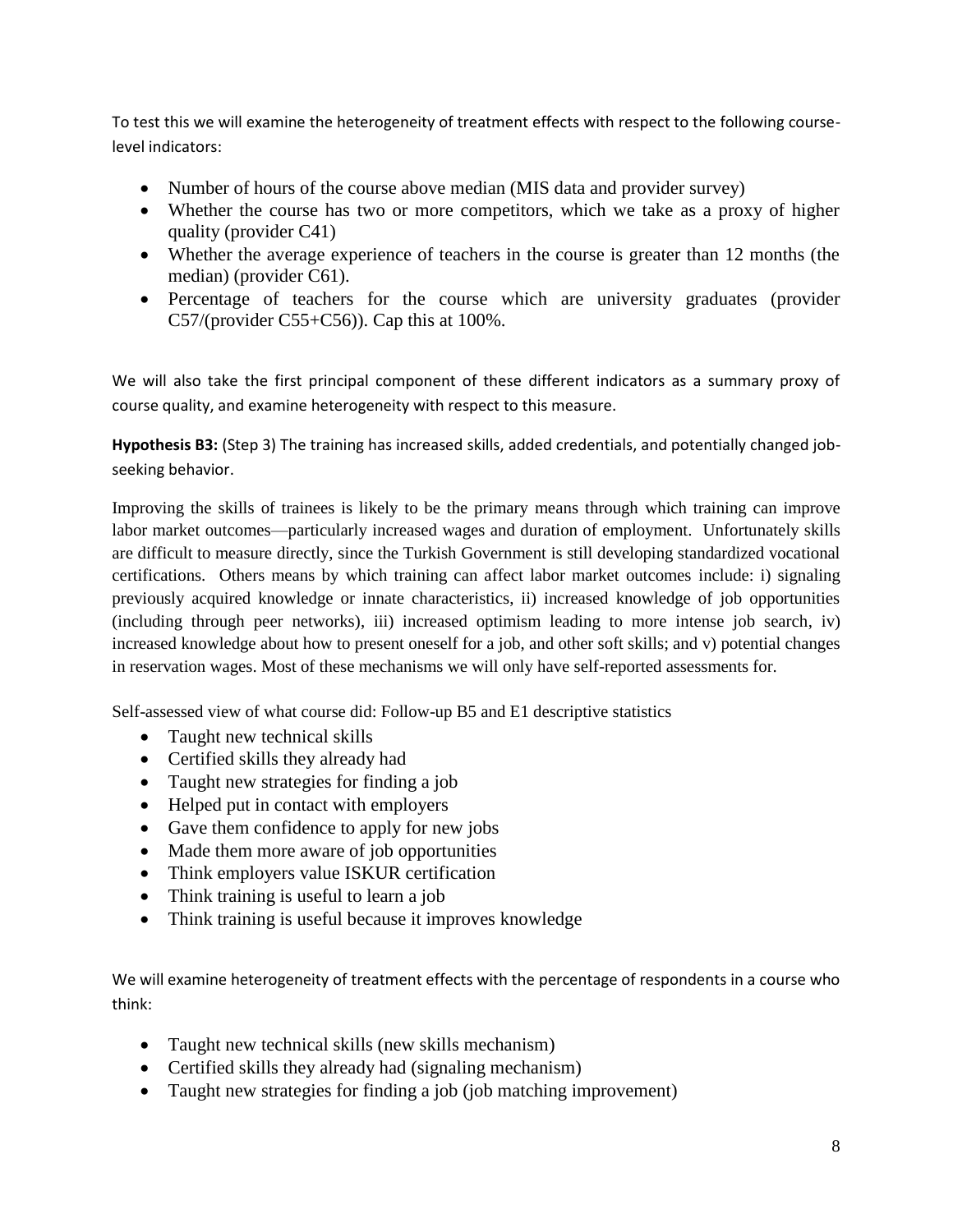• Made them more aware of job opportunities (job matching improvement)

Changes in job-seeking behavior will be difficult to look at experimentally if the treatment affects the likelihood of being unemployed in the first place. With this caveat in mind, we can look, conditional on being unemployed at treatment impacts on:

- Whether they have actively sought a job in the last 4 weeks (follow-up D7)
- Number of hours spent looking for a job in the past 7 days (follow-up D10)
- Number of methods used to look for a job (follow-up D13)
- Number of jobs (truncated at 3) they have applied for in past 4 weeks (follow-up D14)
- Willingness to take a job at 660 TL per month (follow-up D18).

**Hypothesis B4:** The training will be more effective in labor markets with strong labor demand.

It is not clear whether additional skills should be more or less valued in a tight or competitive labor market, but on balance we hypothesize that a lack of labor demand will make it more difficult for the training to have an effect. We therefore will look at heterogeneity of treatment effects by the following labor market indicators:

- Whether provincial unemployment rate is above or below 10% (Turkey LFS)
	- o This regression will have to have standard errors clustered at the province level.

*Hypothesis Group C – Heterogeneity of Impacts: The individual characteristics of trainees are likely to determine their labor market outcomes, and may determine whether they differentially benefit from training; the characteristics of the provider and course may also influence the treatment impact.*

We will examine treatment heterogeneity according to the following dimensions:

- Expected benefit: do individuals who expect larger impact of ISKUR training on likelihood of being employed have larger treatment impact. Construct as continuous variable from baseline C109-C108 (median difference is 30 percentage points)
- Gender (baseline question C1, 63% female): women are more likely to apply for the program, but have lower labor force participation rates in general. It is not clear ex ante which gender impacts will be greater for, but we hypothesize that women may be more likely to be doing training courses for reasons other than to find a full-time job, such as hobby interest or for part-time work, so impacts will be less for women.
- Education (whether or not individuals have post-high school education, based on baseline C8): direction unclear – less skilled individuals may have more trouble finding employment in general, but may also have a greater marginal impact from the training.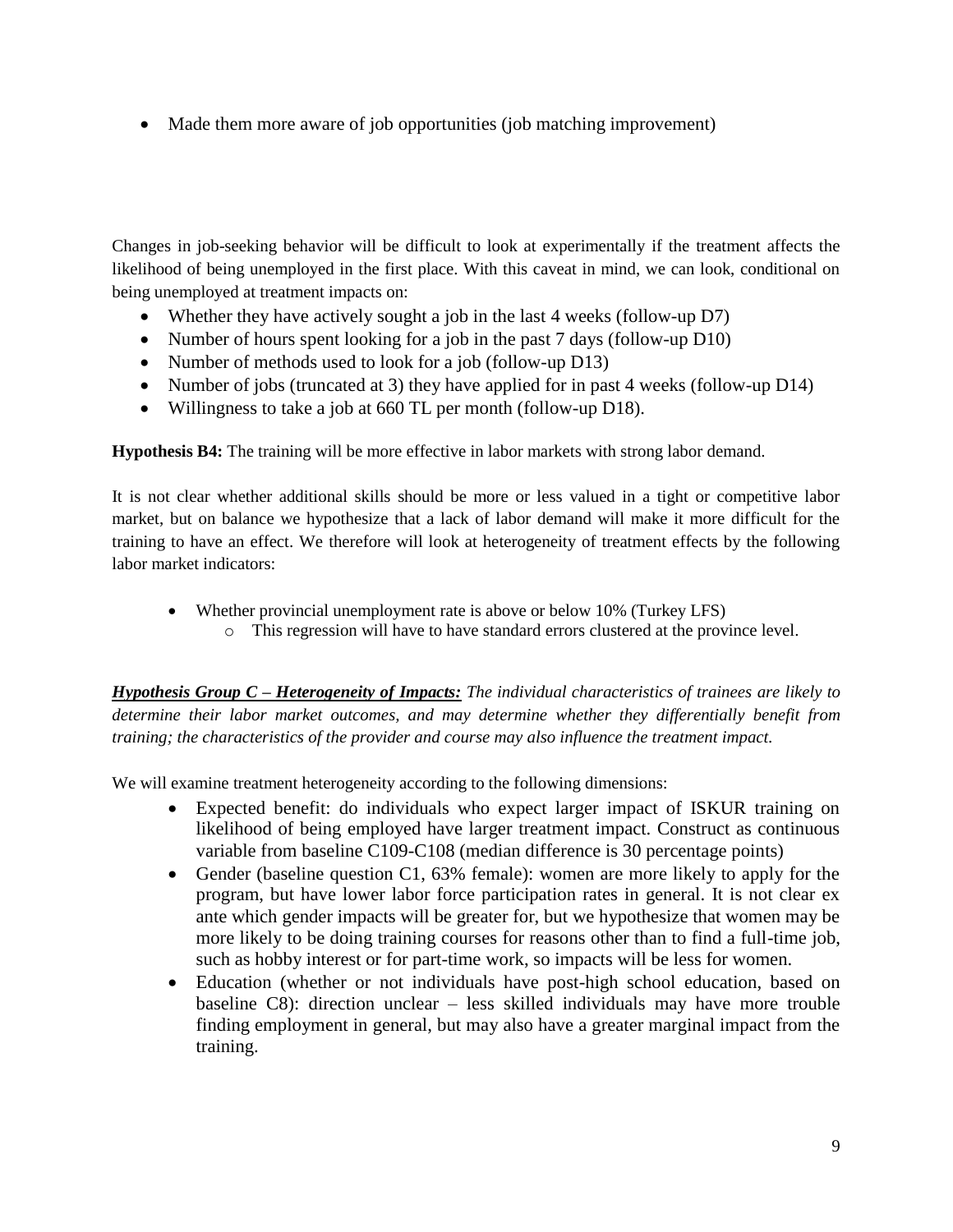- Previous recent training course (baseline  $C12 26\%$  have taken a course in last 5 years): if there are diminishing returns, the effect will be less for this group; if training requires building on past skills, the impact could be greater for this group.
- Child care responsibilities (whether or not the respondent has a child aged 6 or under in the household with them – from household roster): we expect the training impact to be lower for those with young children.
- Empowerment over working outside the home (H1.3 baseline, whether or not they say they are the main decision-maker in this): we expect the impact to be less for people who are not the main decision-maker over whether they work.
- Cognitive ability: Score on baseline Raven's test (Baseline L5) we expect higher ability people to have a larger treatment effect
- Numeracy: whether or not an individual got all four questions right at baseline (L1-L4): we expect more numerate people to have a larger treatment effect.
- Work centrality (baseline C130, coded 1 through 5) of Mishra et al, 1990 we expect people for whom work is more central to see larger impacts.
- Tenacity (Baum and Locke, 2004): this measures the extent to which individuals persist in difficult circumstances. It is constructed as the sum of C118 and C119 from the baseline: we expect people who are more tenacious to see larger impacts.
- Type of course provider: Private sector vs Other
- Labor market history (length of time unemployed above or below median).
- Type of course: are impacts different for either of the most common course types (computer courses, accounting courses) vs the rest?

*Hypothesis Group D (Market Failures): In the absence of receiving vocational training from ISKUR, market failures prevent individuals from paying for training—even if training has high returns.* 

If we find the training has high returns, then the natural question is why individuals don't purchase it themselves even if ISKUR doesn't fund them. A variety of market failures might explain this. To examine which we market failures seem most important, we will examine heterogeneity in treatment response to particular indicators of access to different markets. If a market failure is operating, we should expect returns to training to be highest for people subject to this market failure. For example, if access to credit is a constraint for some people, then among those who are not credit constrained, we should see all those with high returns to training purchase it and those with low returns not purchase it; when offered for free it will only be some of these low returns people among those with access to credit who take the training. In contrast, the credit-constrained group will contain both high and lower return people, and should thus have a higher average return.

Question C106 in the baseline which asks directly why they might not invest in training has a most common response of cannot invest because of limited access to credit (52%).

We will look at heterogeneity of treatment effects with respect to the following:

- Missing credit market
	- $\circ$  Trainee thinks could obtain a loan for 1000 TL at baseline (C196) 51.9% think they could.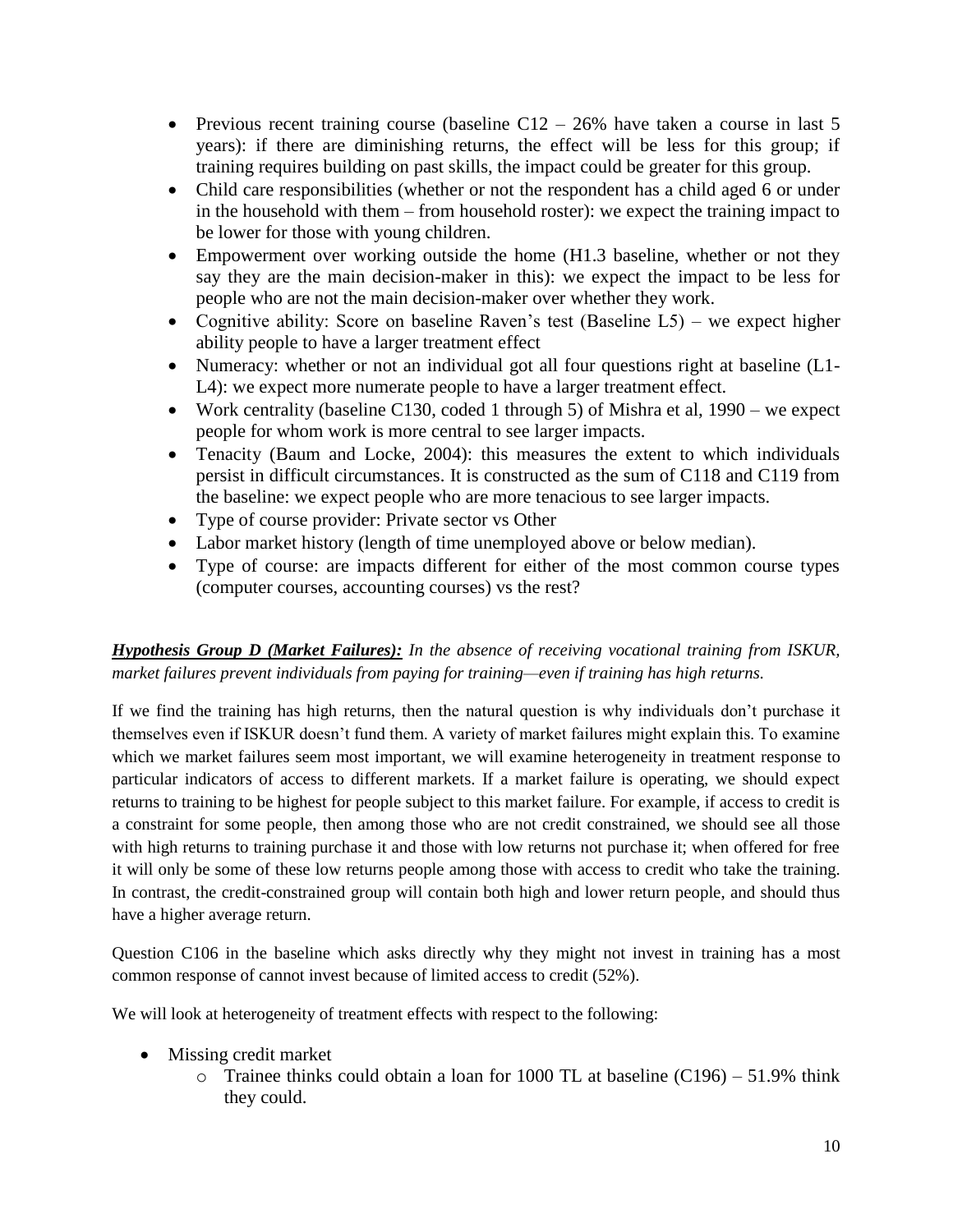- o Trainee thinks they could obtain a loan for 3500 TL at baseline (C198 and C196) – 23.5% think they could.
- Information failure
	- o Individuals may not know where course can be taken privately if they don't get chosen (C99 on baseline, 33% know of alternative)
	- o Individual not confident of the quality of a private provider they find on their own (C103=1 or C103=2 (not at all confident or not very confident) on baseline.)
- Supply failure
	- o Course offered by ISKUR may not be offered privately: Provider survey does the provider offer courses to individuals?
- Insurance market failure: do individuals underinvest in training because they think returns are high but risky?
	- $\circ$  Baseline overall willingness to take risks 11 point scale baseline question C113.
- Time-inconsistent preferences and high discount rates lead to people putting off training for the future since costs are now and gains are in the future
	- o Not measured at baseline, so we will have to test that treatment didn't affect this measure
		- Measure as discount rate above or below median, based on F3.b on follow-up – willingness to take amount today vs 1000 TL in one month.
		- Hyperbolicity measured as whether discount rate is higher for the one month vs today comparison than for five vs six months.

#### **5. Estimation methodology**

### *Estimation of Treatment Effects*

For outcomes in which the same question was asked in both the baseline and follow-up surveys, our main specification will be the following ANCOVA specification:

$$
Y_{i,t=1} = \beta_0 + \beta_1 T_i + \pi Y_{i,t=0} + \gamma M_{i,t=0} + X_s' \theta + \varepsilon_i \quad (M1)
$$

Where  $Y_{i,t=1}$  is the given outcome variable measured post-treatment,  $Y_{i,t=0}$  is its baseline value and  $M_{i,t=0}$ a dummy variable indicating whether or not this baseline value is missing,  $T_i$  is an indicator for being assigned to treatment,  $X_s$  is a vector of randomization strata dummy variables (course\*gender\*age group) and  $\varepsilon_i$  is the error term. Since randomization is at the individual-level, conditional on these strata, Huber-White standard errors will be used.  $\beta_1$  will provide the intent-to-treat effect, which is the effect of being selected to participate in an ISKUR course among the experimental sample. Since not all those who were selected to participate will actually attend the course, and some of the control group may attend classes, we can also estimate the following equation

 $Y_{i,t=1} = \beta_0 + \beta_1 C_i + \pi Y_{i,t=0} + \gamma M_{i,t=0} + X'_s$ (M2)

where  $C_i$  is an indicator for attending course  $i$ , which is instrumented by assignment to treatment status,  $T_i$ . In this case  $\beta_1$  measures the treatment-on-the-treated – the impact of ISKUR training for those who take this training when selected for it and do not take it otherwise.

In cases where an outcome variable was not collected at baseline, these same specifications will be estimated without the control for baseline outcome.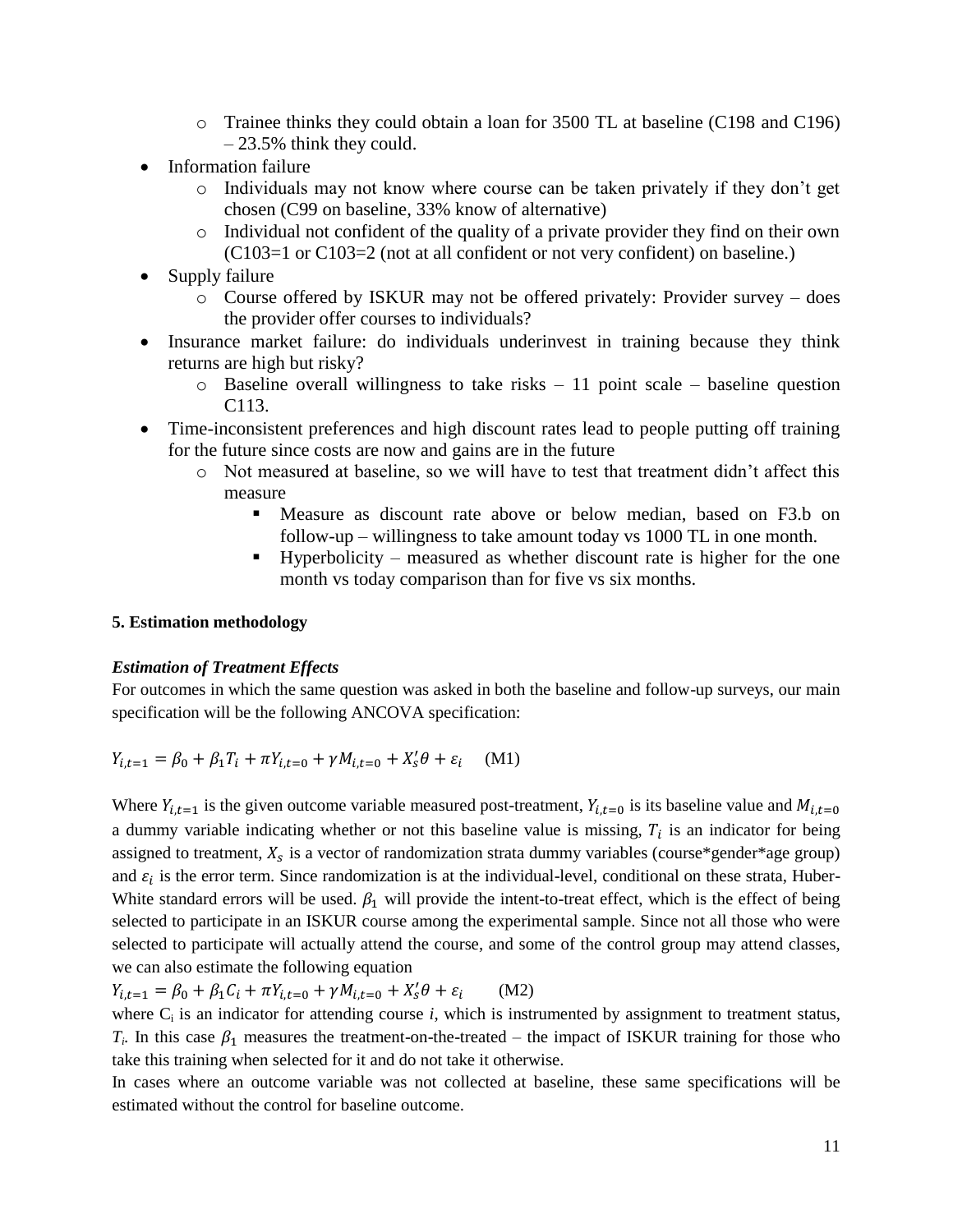#### *Estimation of Heterogeneous Treatment Effects*

Heterogeneous treatment effects will be estimated by interacting treatment status and all control variables in (M1) or (M2) with the variable of interest Z.

# *Dealing with Testing for Multiple Outcomes through Standardized Treatment Effects and Adjustments for Multiple Inference*

We have a relatively rich set of outcome measures and characteristics with which to explore treatmenteffect heterogeneity. To deal with multiple hypothesis testing we employ the two approaches employed by Finkelstein et al. (2010) in their pre-analysis plan for studying the Oregon Health experiment. First, we group our outcome measures into domains, based on the idea that items within a domain are measuring an underlying common factor. Our four domains are employment, individual well-being, household wellbeing, and empowerment and gender attitudes. Then we sign the outcomes within each domain so that the hypothesized effects go in the same direction, and take a standardized treatment effect within that domain. We follow Kling, Katz and Liebman in constructing this standardized treatment effect.

Secondly, to account for multiple inference within a domain we will compute and report the family-wise error rate adjusted p-values using the Westfall and Young step-down resampling method.

To control for multiple hypothesis testing with respect to the heterogeneity of treatment effects, we will follow the recommendations of Fink, McConnell and Vollmer (2010) and employ the Benjamini and Hochberg (1995) method to minimizes the false non-discovery rate (FNR). We will also limit our examination of treatment effect heterogeneity to the overall standardized employment domain outcome, and to the outcome of currently being employed for 20 or more hours per week.

#### *Procedures for Addressing Missing Data and Questions with Limited Variation*

The following sections detail the procedures for addressing the cases of survey attrition, item nonresponse, and questions with limited variation.

### **Survey attrition**

Depending on response rates and budget, the follow-up survey will potentially use more expensive methods to try and get a subsample of the individuals who can be obtained through the standard survey to respond. If this is done, all data will be probability-reweighted to reflect this.

Let  $A_i$  be an indicator of whether individual *i* attrits from the study by not responding to or being able to be contacted for the endline survey. We will first estimate whether attrition is related to treatment status by means of the following regression:

$$
A_i = \beta_0 + \beta_1 T_i + X_s' \delta + \varepsilon_i
$$

Where X<sub>s</sub> are dummy variables for each randomization strata *s* (consisting of course\*gender\*young or old age). Since randomization is at the individual-level, conditional on these strata, Huber-White standard errors will be used. We will test  $\beta_1 = 0$  to determine whether attrition from the survey is related to treatment status or not.

If treatment status is found not to significantly affect attrition at the 5 percent significance level, then all estimation will proceed without any adjustment for attrition. If attrition is found to be related to treatment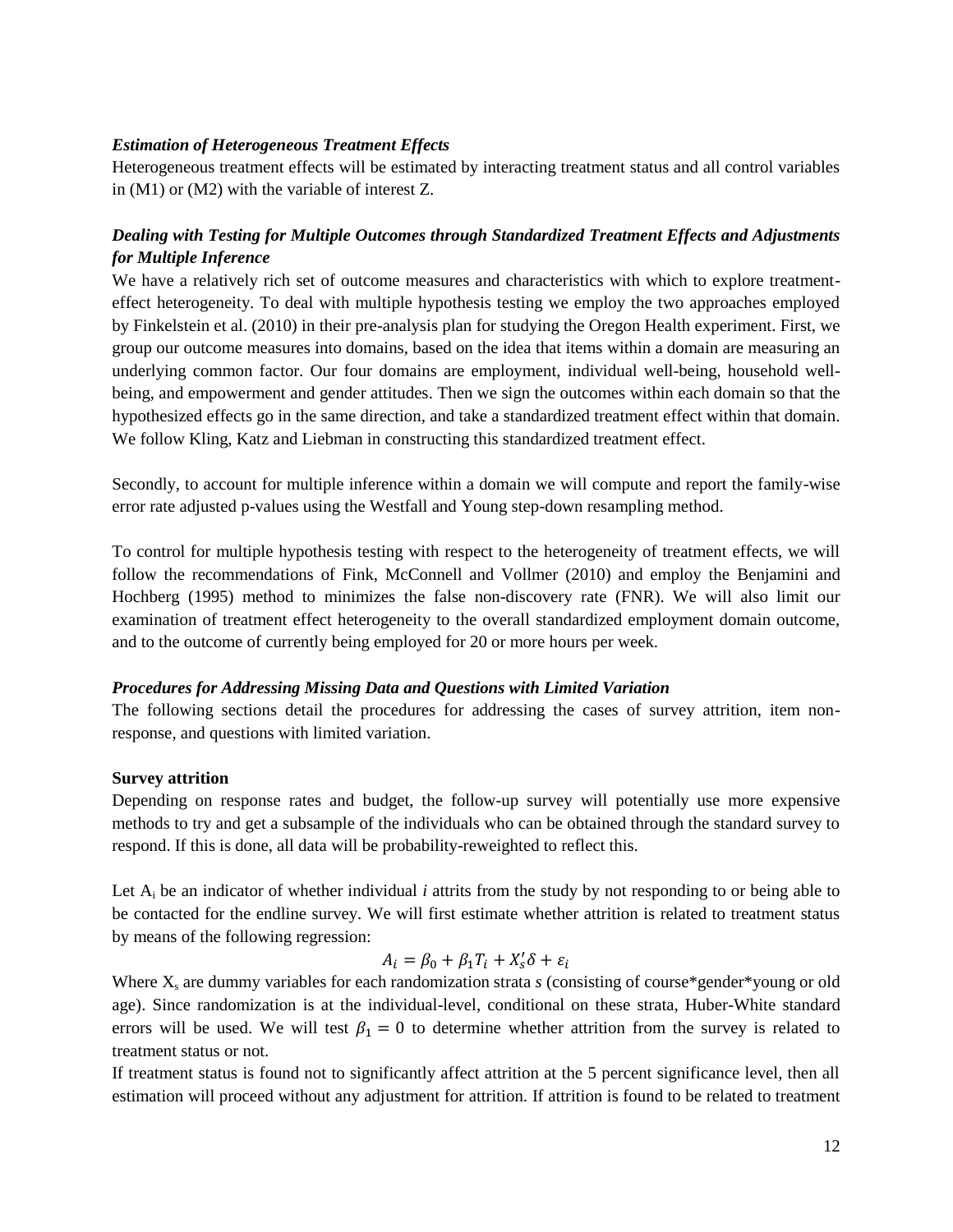status, we postulate that attrition will be higher for the control group, and will employ Lee bounds to obtain bounds on our treatment estimates which are robust to this attrition.

#### **Missing data from item non-response**

No imputation for missing data from item non-response at follow-up will be performed. Missing data on baseline variables will be dummied out of the ANCOVA specifications, as detailed above. We will check whether item non-response is correlated with treatment status following the same procedures as for survey attrition, and if it is, construct bounds for our treatment estimates that are robust to this.

#### **Questions with Limited Variation**

In order to limit noise caused by variables with minimal variation, questions for which 95 percent of observations have the same value within the relevant sample will be omitted from the analysis and will not be included in any indicators or hypothesis tests. In the event that omission decisions result in the exclusion of all constituent variables for an indicator, the indicator will be not be calculated.

# **Annex 2: A Successful randomization of the ISKUR vocational trainings**

**The high capacity of the ISKUR IT services, together with the strong implementation capacity of the regional offices, allowed that the randomization of the applicants into the ISKUR vocational trainings to be carried out by computer.** The impact evaluation will compare the labor market outcomes for the trainees and the non trainees before and after the completion of the courses. At the core of this identification strategy is the capacity to randomize the individual participation within each of the courses. The randomization worked as follows: each training provider provided a list of up to 50% more applicants than they had capacity to train. These individuals were then randomly offered a position in the training course using the special information system set up to register applicants into the program. As a result, any differences between treatment and control groups in the full assigned population are due purely to chance. Because the effects of the trainings in the applicant's labor market outcomes are likely to be different depending on the vocational courses, gender, or age of the beneficiaries, the randomization was stratified by these variables.

**Although the response rate for the face to face interviews was high, the 5% non-response may have affected the balance between trainees and non-trainees.** Since less than 100% of those assigned to treatment and control completed the face to face baseline survey conducted between September 2010 and April 2011, it is worth checking whether treatment and control groups have balanced observable characteristics. The final sample available has a total of 5,318 individuals. Table A1 presents the means for treatment and control group and a p-value for testing the difference in means for 37 different characteristics.

**The findings clearly show that the sample is well-balanced on a number of important characteristics that likely also will affect the labor market outcomes of the applicants to the ISKUR trainings.** In particular, the treatment and control groups do not statistically differ in terms of gender,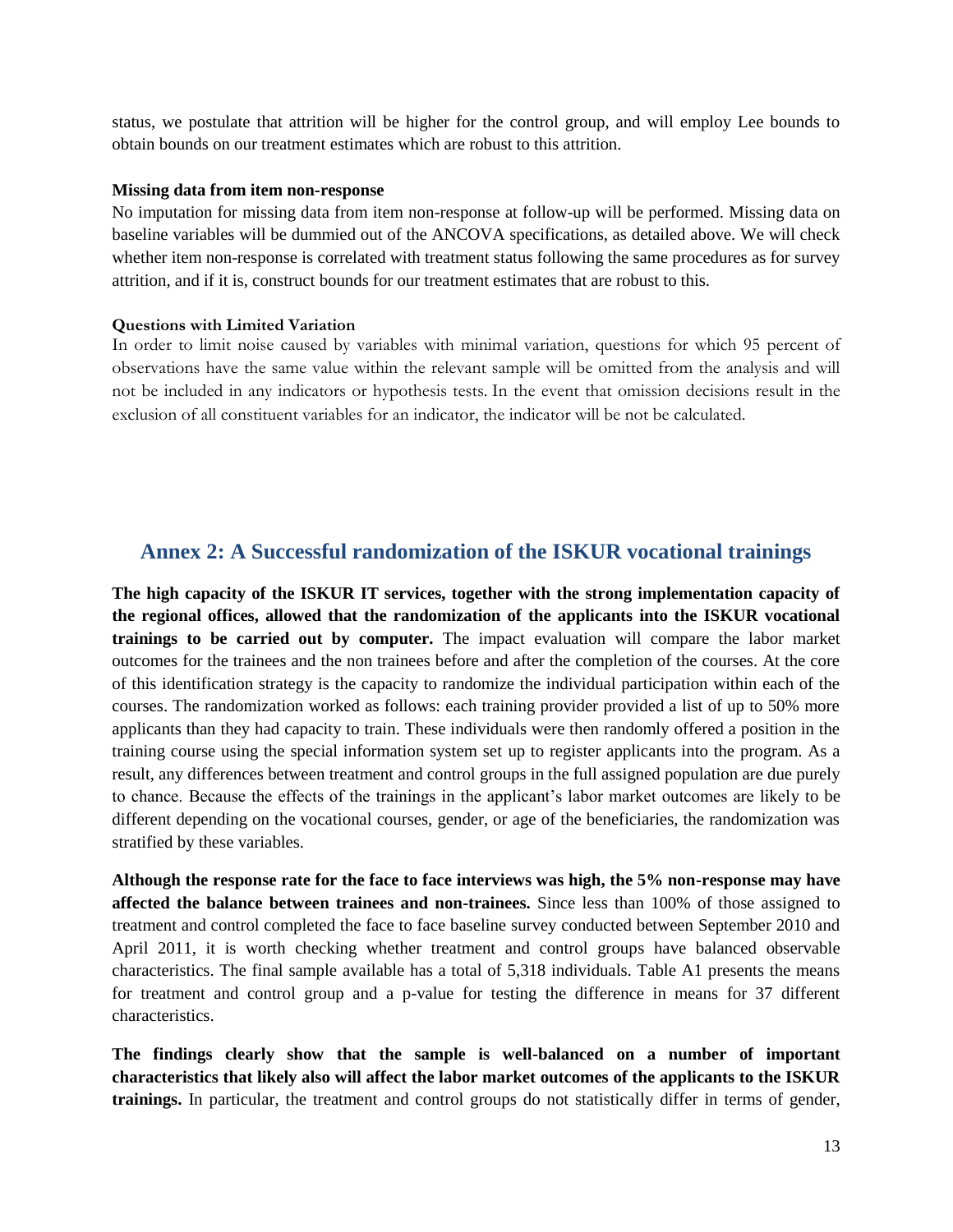educational levels, participation in prior training courses, ever having worked for pay, beliefs about the likelihood of being employed in one year with and without taking training courses, household asset ownership and household income, and numeracy and risk attitudes. However, there are statistically significant, although small in absolute magnitude, imbalances in some variables: Those in the treatment group are slightly younger on average, and get slightly higher scores on a Raven test (a measure of nonverbal IQ). Since some of the questionnaires were completed after individuals knew their treatment status, some of the other small differences might reflect changes in attitudes and knowledge as a result of treatment assignment. This could explain, for example, why the treatment group is slightly less likely to have sought work in the last 4 weeks, to say they would accept a job at 600 lira, to have worked for pay in the last 4 weeks, and to know where a similar course could be taken privately – individuals who have just found out they are taking the course might be less likely to look for work or to work, and might learn the course is offered privately also. The small significant difference in mental health could also arise from a short-term increase in stress from those starting the new course. As a result, the randomization was successful. It created two largely similar samples in terms of observable characteristics. This finding is reassuring that any differences in outcomes to be observed in the tracking (summer 2011) and in the follow up surveys (2012) will be solely driven by the ISKUR vocational trainings.